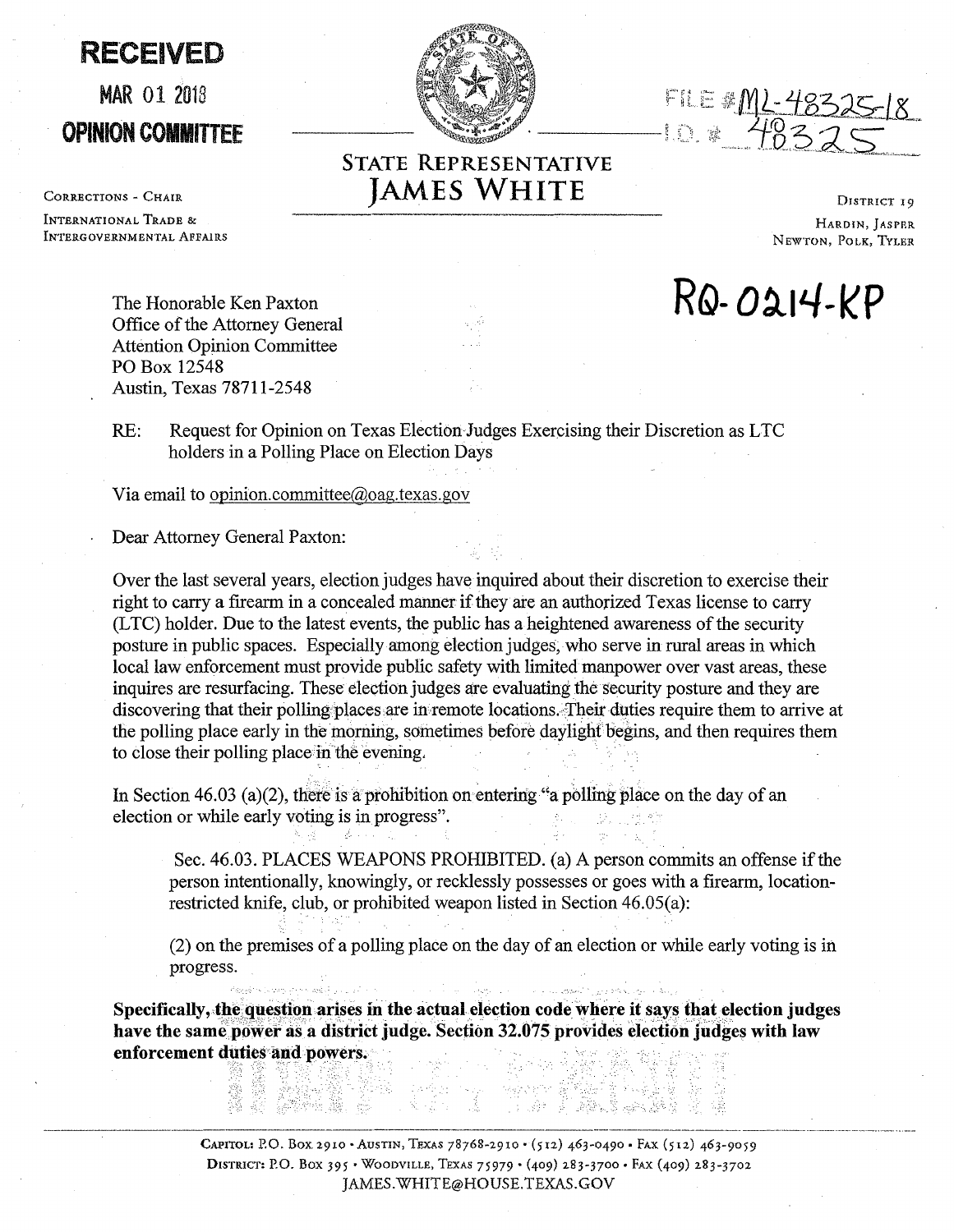

## **STATE REPRESENTATIVE JAMES WHITE** DISTRICT 19

INTERNATIONAL TRADE & INTERGOVERNMENTAL AFFAIRS

CORRECTIONS - CHAIR

HARDIN, JASPER NEWTON, POLK, TYLER

Sec. 32.075. LAW ENFORCEMENT DUTIES AND POWERS. (a) The presiding judge shall preserve order and prevent breaches of the peace and violations of this code in the polling place and in the area within which electioneering and loitering are prohibited from the time the judge arrives at the polling place on election day until the judge leaves the polling place after the polls close.

In this role, Section 32.075 provides election judges the discretion to appoint special peace officers for the polling place.

(b) In performing duties under Subsection (a), the presiding judge may appoint one or more persons to act as special peace officers for the polling place. A special peace officer may not enforce the prohibition against electioneering or loitering near the polling place unless the officer's appointment is approved by the presiding officer of the local canvassing authority.

Section 32.075 continues by providing election judges powers congruent with a state district judge at a polling place during an election.

(c) In performing duties under Subsection (a), a presiding judge has the power of a district judge to enforce order and preserve the peace, including the power to issue an arrest warrant. An appeal of an order or other action of the presiding judge under this section is made in the same manner as the appeal of an order or other action of a district court in the county in which the polling place is located.

ship and the state of the state of the state of the state of the state of the state of the state of the state of the state of the state of the state of the state of the state of the state of the state of the state of the s Nevertheless, Section 32,075, in the performance of their law enforcement duties and powers, does **not** give election judges the power to deny voting rights to eligible voters, prohibit statutory electioneering, or appoint unlicensed peace officers.

(d) A person who is arrested at a polling place while voting or waiting to vote shall be permitted to vote, if entitled to do so, before being removed from the polling place.

( e) The presiding judge or a special peace officer appointed under this section may not enforce the prohibition against electioneering or loitering outside of the area within which electioneering and loitering are prohibited under Section 61.003 or 85.036.

··----·· ····-··- ·······- ···--··-··-··--····-·····--··-·•-·-·•·-··---------